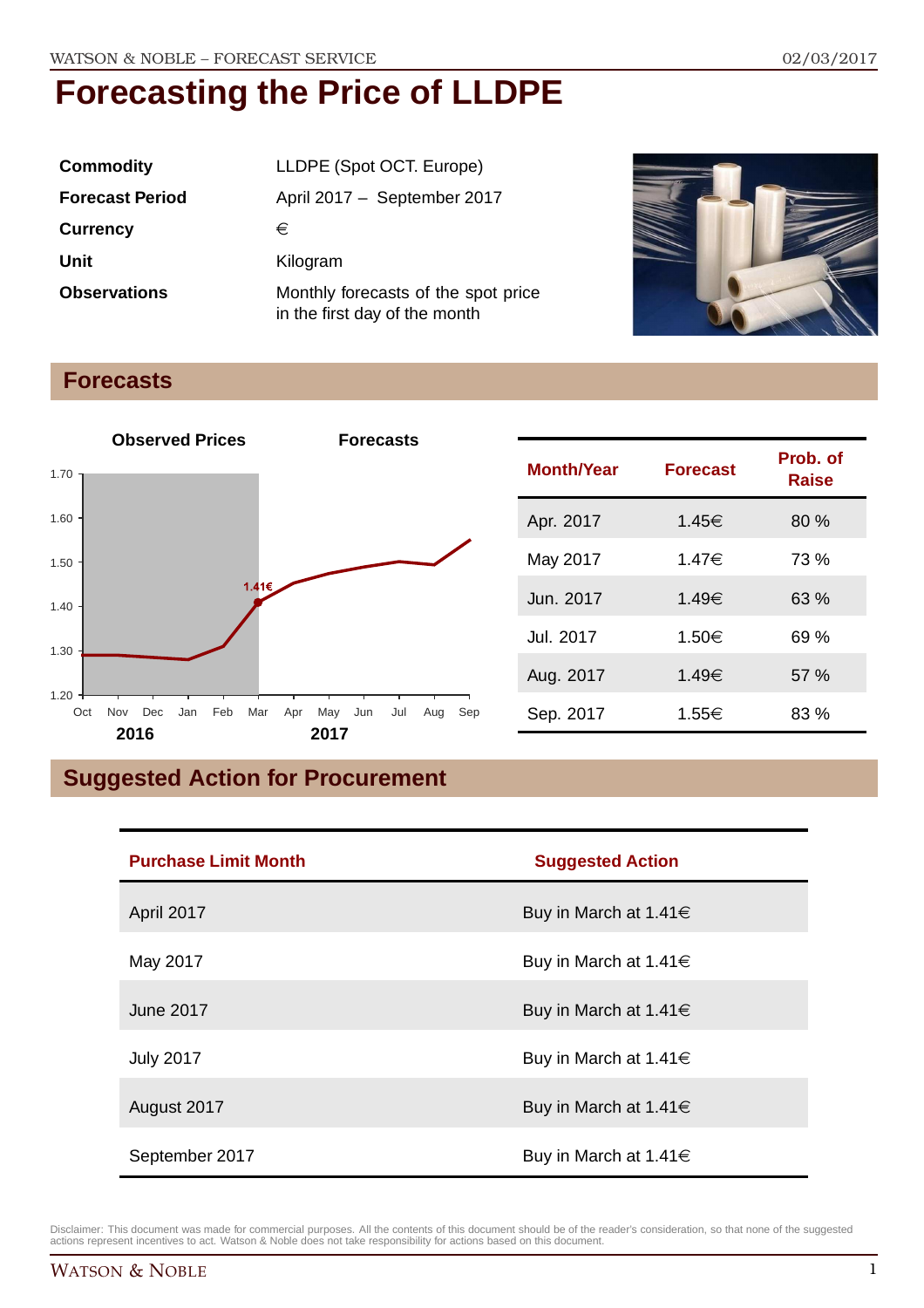## **Impact Analysis: One Month Forecast**



Our algorithm forecasts a higher price of LLDPE in one month: it is expectable that the price increases 3.04% from 1.41 $\in$  to 1.45 $\in$ until the beginning of April.

## **Indices of Factors**



#### **Interpretation**

- Slight increase of Supply: Negative pressure of the Supply index
- Slight increase of Demand: Positive pressure of the Demand index
- **Considerably positive pressure of the index of LLDPE**
- Positive pressure of the index of variables representing the market upstream
- Slightly positive pressure of the index of variables representing the market downstream
- Slightly positive pressure of the financial index
- Positive pressure of other commodities and other factors
- Focus on Poland, Mexico, and Australia



Disclaimer: This document was made for commercial purposes. All the contents of this document should be of the reader's consideration, so that none of the suggested actions represent incentives to act. Watson & Noble does not take responsibility for actions based on this document.

#### **Impact per Country**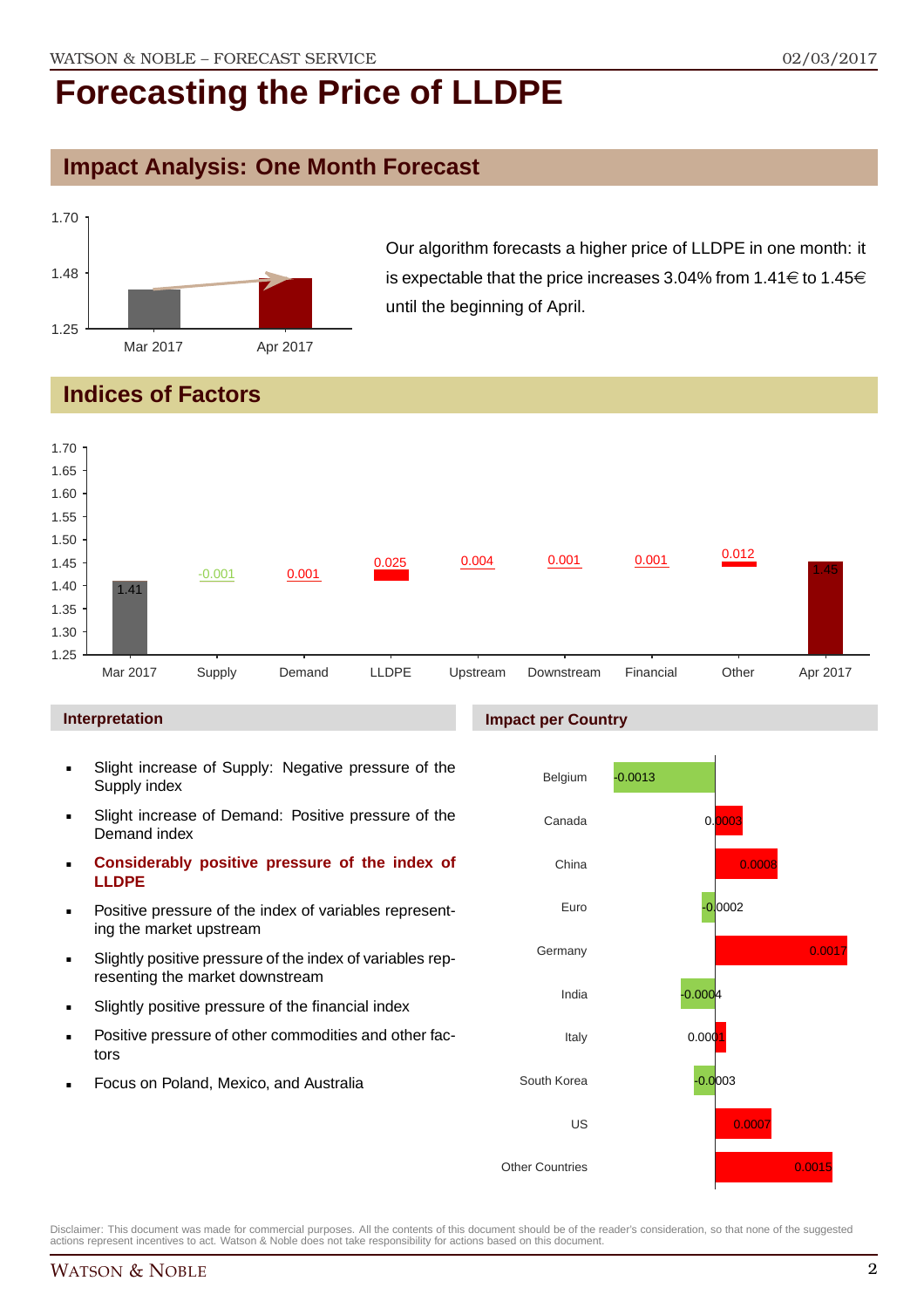## **Impact Analysis: Two Months Forecast**



Our algorithm forecasts a higher price of LLDPE in two months: it is expectable that the price increases 4.57% from 1.41 $\in$  to 1.47 $\in$ until the beginning of May.

## **Indices of Factors**



#### **Interpretation**

- **Decrease of Supply**: Positive pressure of the Supply index
- **Increase of Demand**: Positive pressure of the Demand index
- **Considerably positive pressure of the index of LLDPE**
- Positive pressure of the index of variables representing the market upstream
- Positive pressure of the index of variables representing the market downstream
- Positive pressure of the financial index
- Positive pressure of other commodities and other factors
- Focus on Singapore, Mexico, and Poland

#### **Impact per Country**

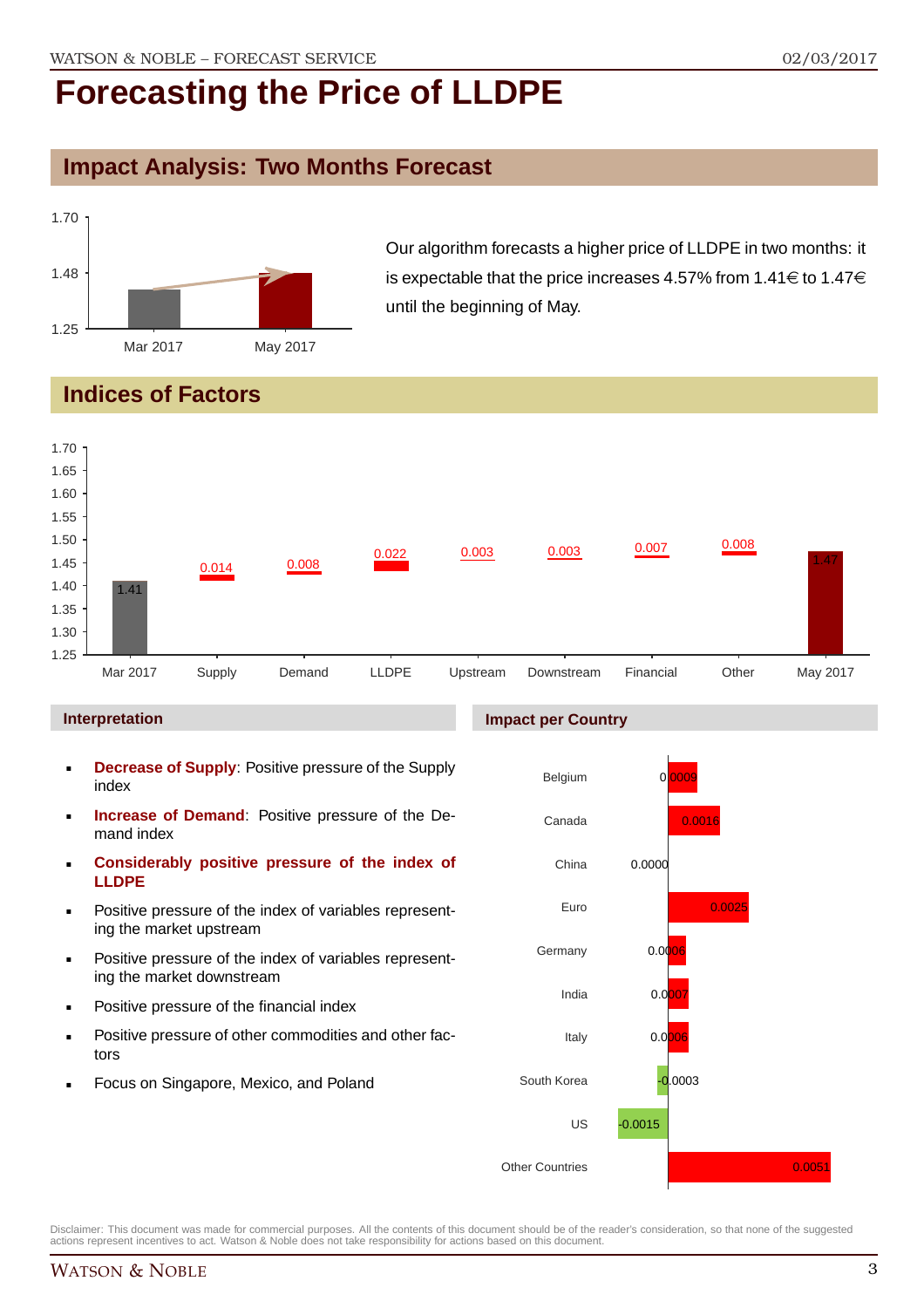## **Impact Analysis: Three Months Forecast**



Our algorithm forecasts a higher price of LLDPE in three months: it is expectable that the price increases 5.62% from  $1.41 \in$  to 1.49 $\in$  until the beginning of June.

## **Indices of Factors**



#### **Interpretation**

- **Decrease of Supply**: Positive pressure of the Supply index
- **Increase of Demand**: Positive pressure of the Demand index
- **Positive pressure of the index of LLDPE**
- **Positive pressure of the index of variables represent**ing the market upstream
- **Positive pressure of the index of variables represent**ing the market downstream
- **•** Positive pressure of the financial index
- **Positive pressure of other commodities and other fac**tors
- **Focus on Singapore, Euro, and Belgium**

#### **Impact per Country**

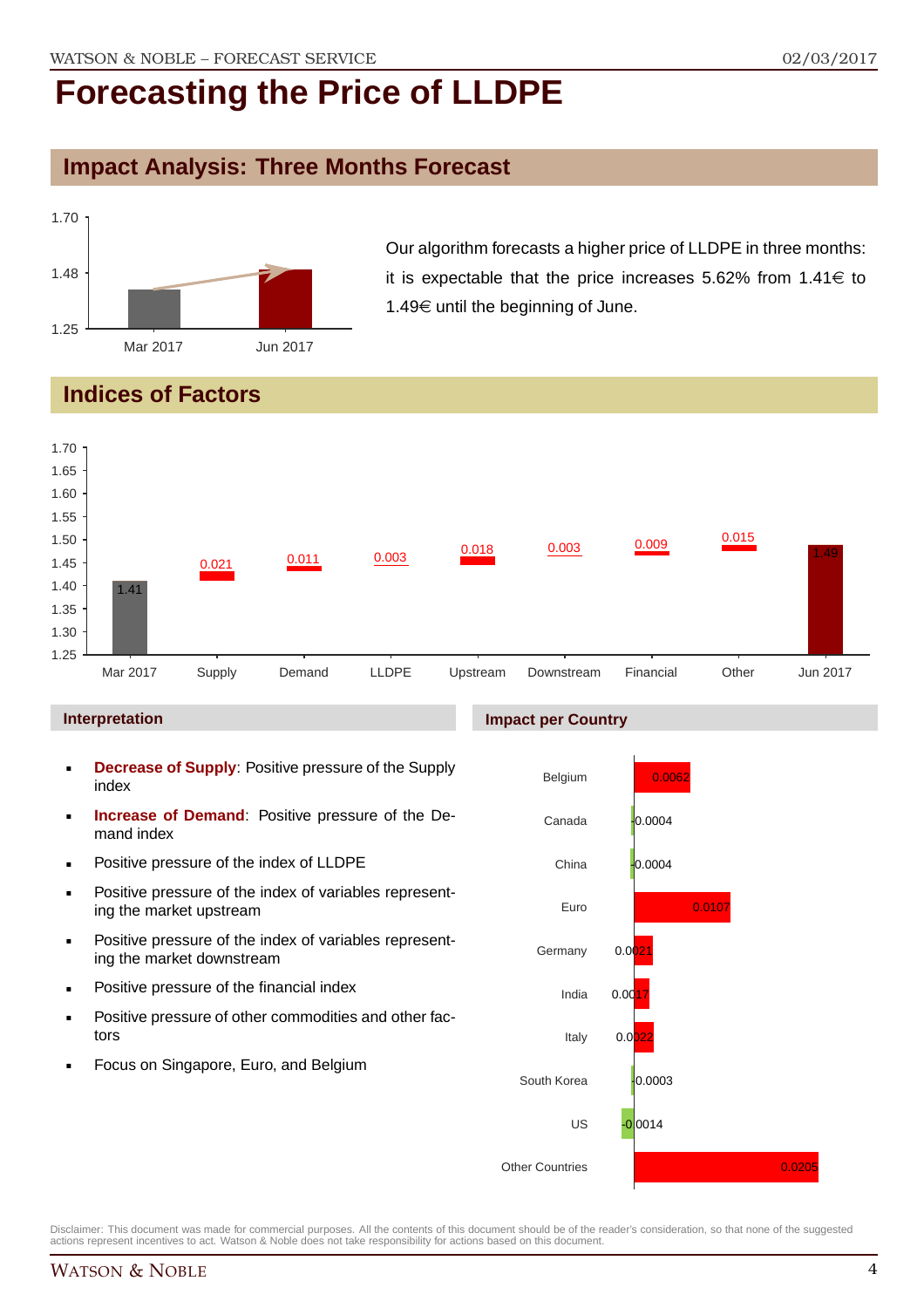## **Impact Analysis: Four Months Forecast**



Our algorithm forecasts a higher price of LLDPE in four months: it is expectable that the price increases 6.48% from 1.41 $\in$  to 1.50 $\in$ until the beginning of July.

## **Indices of Factors**



#### **Interpretation**

- **Decrease of Supply**: Positive pressure of the Supply index
- **Increase of Demand**: Positive pressure of the Demand index
- **Negative pressure of the index of LLDPE**
- **Positive pressure of the index of variables represent**ing the market upstream
- **Positive pressure of the index of variables represent**ing the market downstream
- **Considerably positive pressure of the financial index**
- Positive pressure of other commodities and other factors
- Focus on US, Japan, and Canada

#### **Impact per Country**

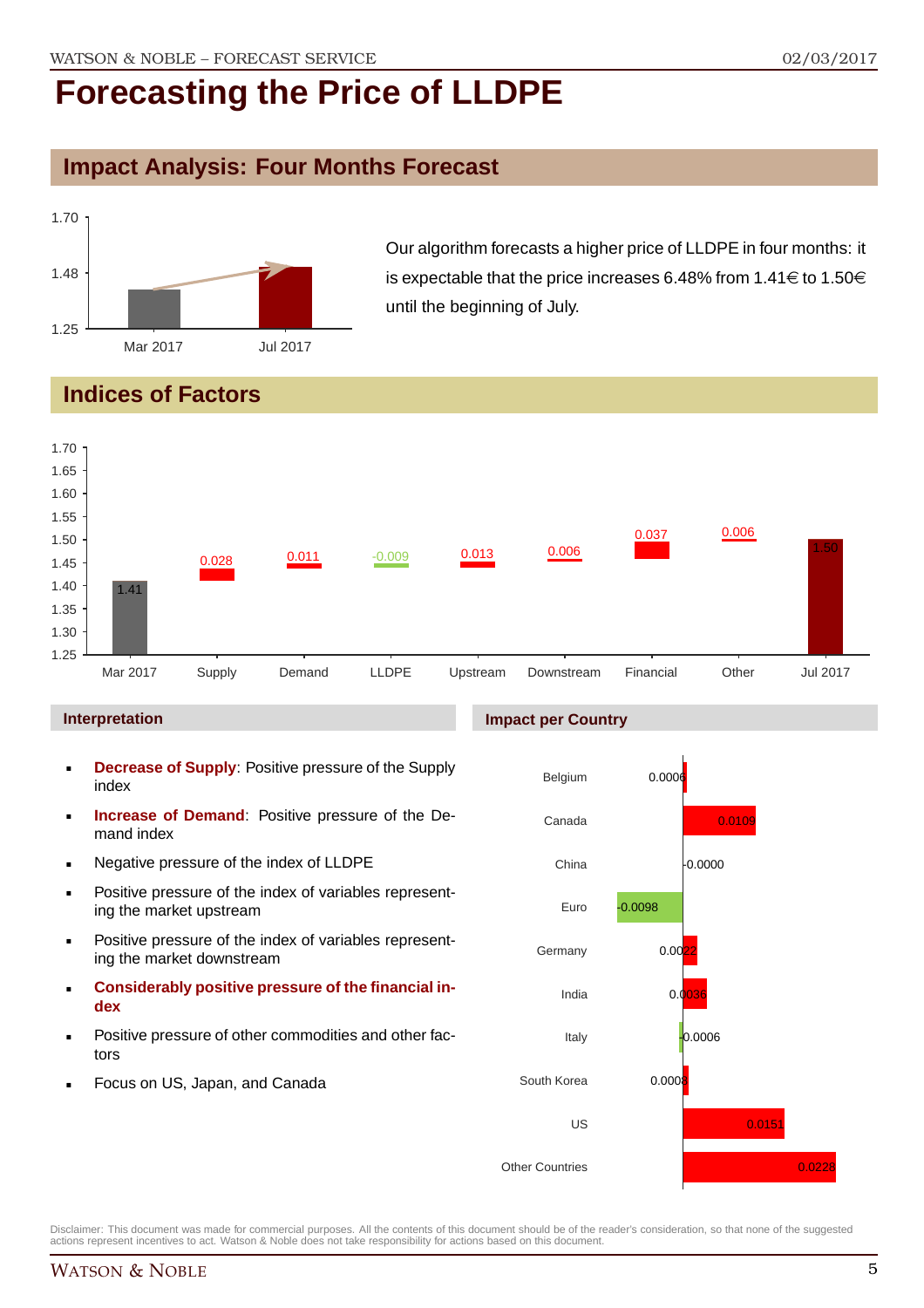## **Impact Analysis: Five Months Forecast**



Our algorithm forecasts a higher price of LLDPE in five months: it is expectable that the price increases 5.97% from 1.41 $\in$  to 1.49 $\in$ until the beginning of August.

## **Indices of Factors**



#### **Interpretation**

- **Considerable decrease of Supply**: Positive pressure of the Supply index
- **Increase of Demand**: Positive pressure of the Demand index
- **Positive pressure of the index of LLDPE**
- **Positive pressure of the index of variables represent**ing the market upstream
- Slightly positive pressure of the index of variables representing the market downstream
- **•** Positive pressure of the financial index
- **Positive pressure of other commodities and other fac**tors
- Focus on Netherlands, Euro, and US

### **Impact per Country**

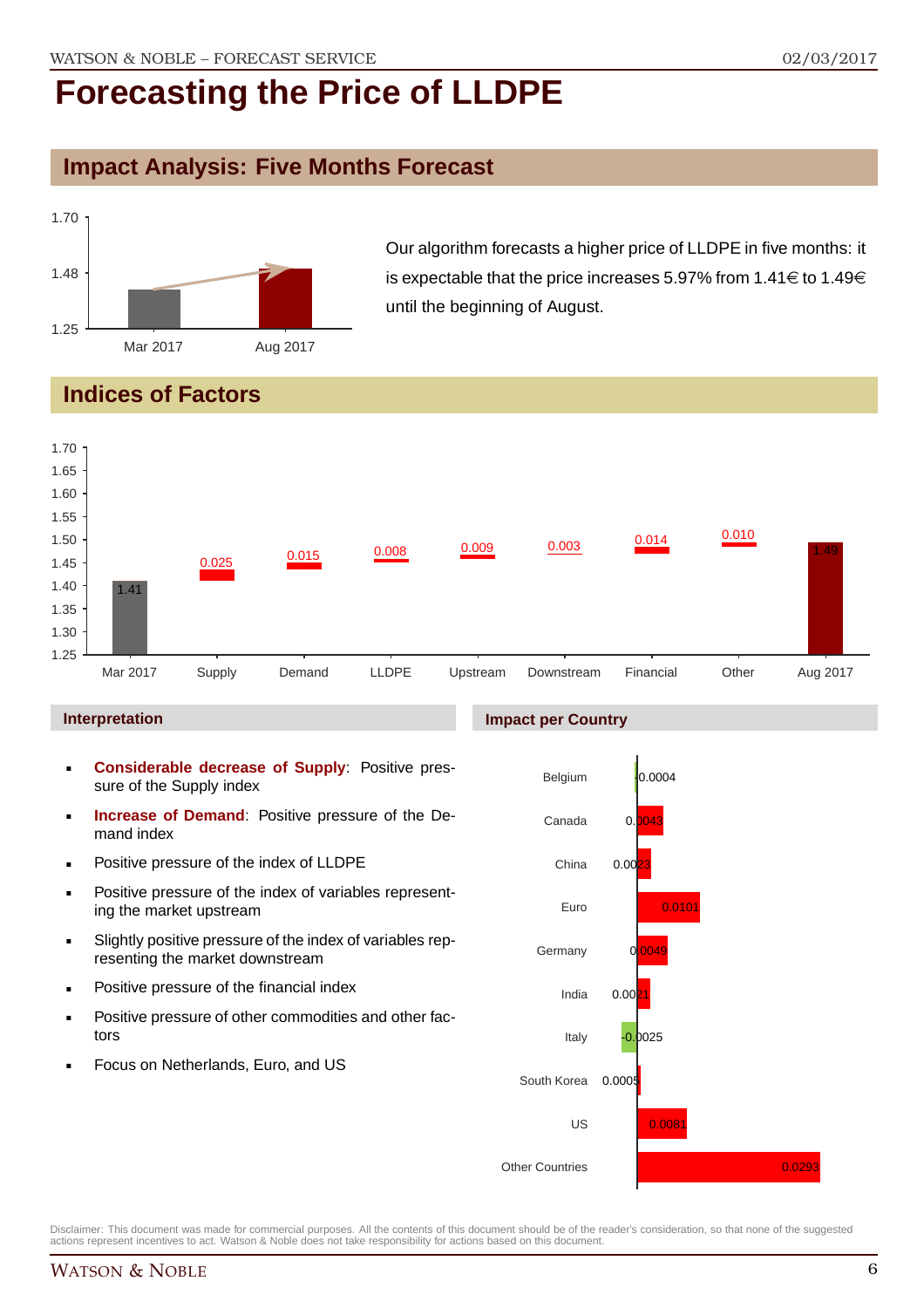## **Impact Analysis: Six Months Forecast**



Our algorithm forecasts a higher price of LLDPE in six months: it is expectable that the price increases 9.88% from 1.41 $\in$  to 1.55 $\in$ until the beginning of September.

## **Indices of Factors**



#### **Interpretation**

- **Considerable decrease of Supply**: Positive pressure of the Supply index
- **Increase of Demand**: Positive pressure of the Demand index
- **Positive pressure of the index of LLDPE**
- **Positive pressure of the index of variables represent**ing the market upstream
- **Positive pressure of the index of variables represent**ing the market downstream
- **•** Positive pressure of the financial index
- Slightly negative pressure of other commodities and other factors
- Focus on Japan, US, and Mexico

#### **Impact per Country**

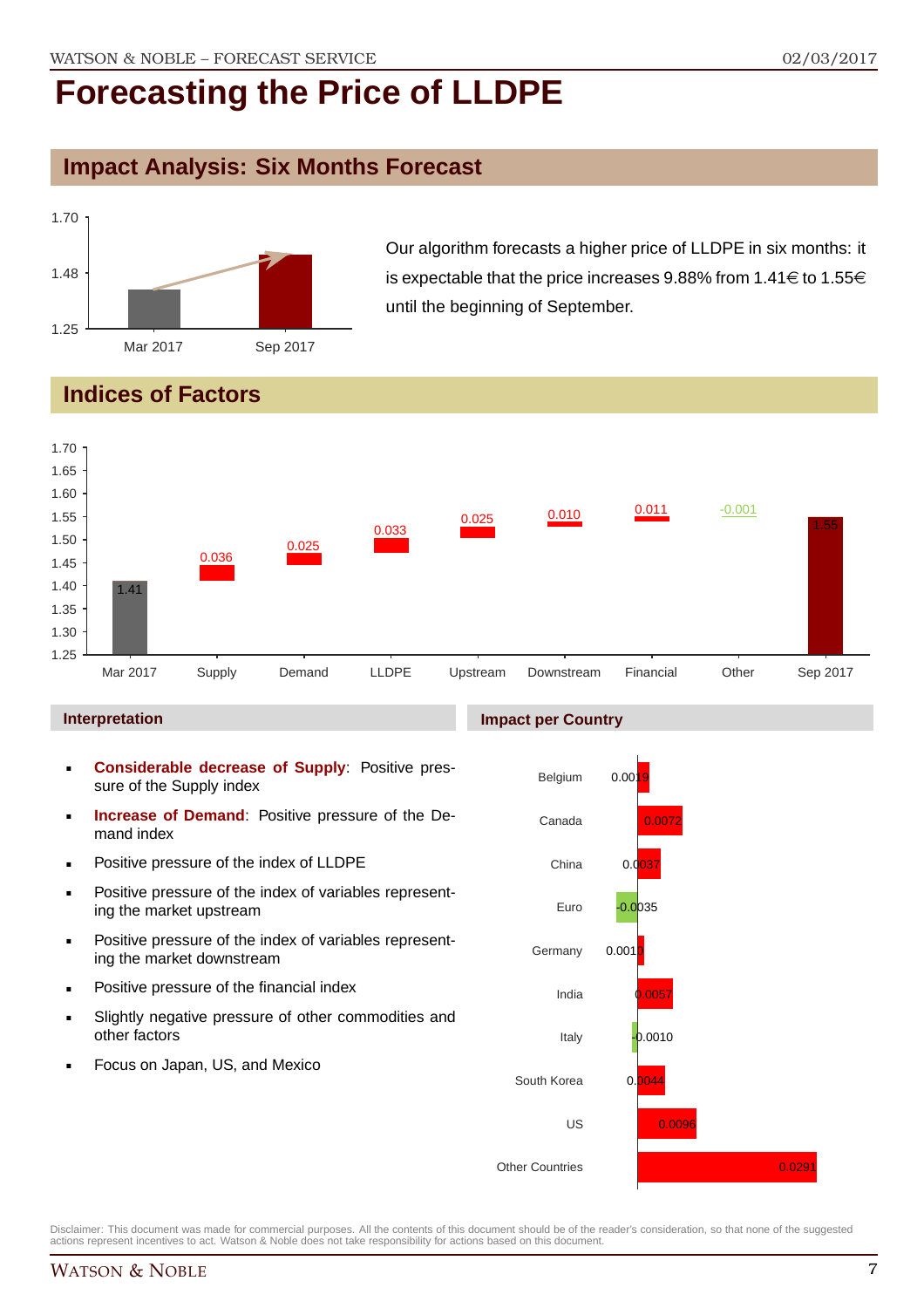## **APPENDIX – Technical Explanation of the Impact Analysis**

In this appendix, we explain the impact analysis of the factors that most contribute for our forecasts.

This Impact Analysis is conducted individually for **each time horizon**, allowing for a distinction between the indices of variables that contribute for our forecasts at short and medium run.

For each time horizon, our analysis has **two components**: first, we present the impact of variables grouped by **indices of factors**; second we present the impact of variables grouped by **indices of countries**.

### **Indices of Factors**

**Indices of factors** are indices of the weighted contributions of the variables grouped in those factors.

**Supply Index**: composed of macroeconomic variables of the producing and exporting countries. It includes variables such as production, exchange rates, inflation, monetary policy, and wages. For example, an increase in wages implies higher production costs which should (in linear, general, and ceteris paribus terms) generate an incentive to increase prices;

**Demand index**: composed of macroeconomic variables of the consuming and importing countries. It includes variables such as production, exchange rates, inflation, monetary policy, and wages. For example, a decrease in a consumer confidence index should (in linear, general, and ceteris paribus terms) increase savings and decrease demand, leading to lower prices;

**LLDPE Index**: composed of variables related to LLDPE. It includes variables such as the price of LLDPE in different regions of the world and exports, imports, and producer prices of LLDPE in some countries. For example, an increase in the price of LLDPE in other region may imply an increase in the price of LLDPE in Europe due to arbitrage movements;

**Upstream index**: composed of variables related to Ethylene, Ethane, Propane, and Natural Gas. It includes variables such as the price and exports, imports, and producer prices of the inputs in some countries. For example, an increase in the price of Ethylene should (in linear, general, and ceteris paribus terms) generate an increase in the price of LLDPE;